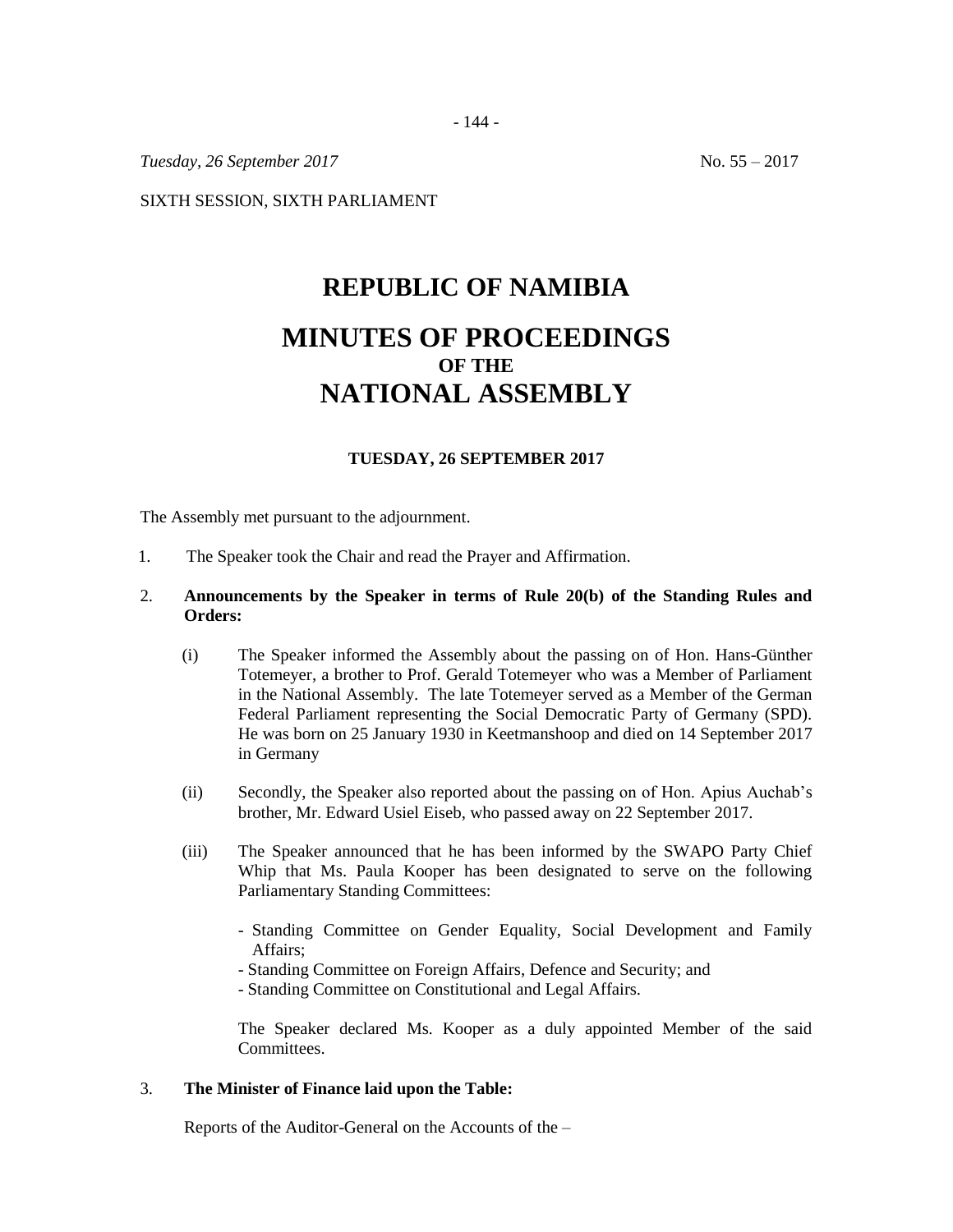- (i) Ministry of Health and Social Services: Medical Waste Management for the financial years 2012/2013, 2013/2014 and 2014/2015;
- (ii) Department of Transport of the Ministry of Works and Transport for the financial year ended 31 March 2016;
- (iii) Town Council of Rehoboth for the financial year ended 30 June 2014;
- (iv) Regional Council of the //Kharas Region for the financial year ended 31 March 2016;
- (v) Town Council of Ongwediva for the financial year ended 30 June 2016;
- (vi) Town Council of Aranos for the financial year ended 30 June 2015; and
- (vii) Village Council of Tses for the financial years ended 30 June 2014 and 2015.

#### 4. **QUESTION DEALT WITH:**

Mr. Nekundi (SWAPO) asked the Minister of Health and Social Services (No. 81) – *Replied to.*

## 5. **NOTICES OF QUESTIONS:**

- (i) Ms. Van den Heever (DTA) to ask the Minister of Justice (No. 138).
- (ii) Ms. Limbo (RDP) to ask the Minister of Agriculture, Water and Forestry (No. 139).
- (iii) Mr. Auchab (UDF) to ask the Minister of Land Reform (No. 140).
- (iv) Mr. Auchab (UDF) to ask the Minister of Safety and Security (No. 141).
- (v) Mr. Muharukua (DTA) to ask the Minister of Agriculture, Water and Forestry (No. 142).
- (vi) Mr. Muharukua (DTA) to ask the Director-General of National Planning Commission (No. 143).
- (vii) Mr. Muharukua (DTA) to ask the Minister of Finance (No. 144).
- (viii) Mr. Muharukua (DTA) to ask the Director-General of National Planning Commission (No. 145).

## 6. **FIRST ORDER READ:**

Consideration of Report on the Pan-African Parliament's Fourth Ordinary Session.

Ms. McLeod-Katjirua moved, seconded by Ipinge-Nakale: That the Report be considered.

Agreed to.

Debate deferred to Tuesday, 24 October 2017 for further discussion.

### 7. **SECOND ORDER READ:**